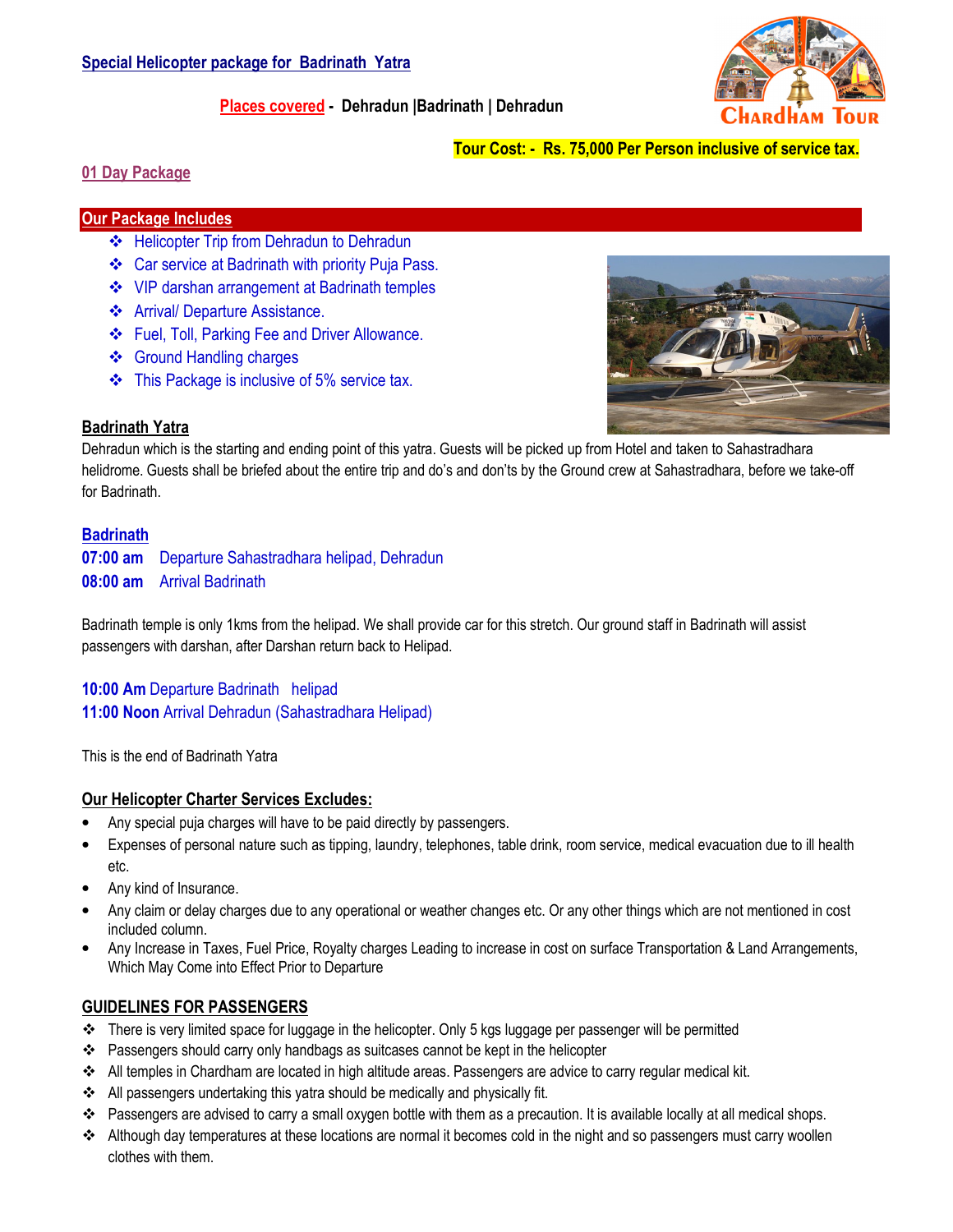# TERMS AND CONDITIONS

- 1. Only 5 Kg baggage per passenger will be permitted. Passengers are advised not to carry big suitcases as there is very small baggage space inside helicopter. Passengers bringing excess baggage might not be allowed to take the same in the chopper by pilot.
- 2. Children above the age of 2 years will be considered full ticket
- 3. There is no provision of concession to children or senior citizens
- 4. Total passenger weight should not exceed over 350 Kgs (05 Passengers) /420 (06 Passengers). Beyond the said weight limit the flight won't be able to take off and your journey will be cancelled effective immediately (it is vital for you to provide us with the right & exact weight to avoid such situation
- 5. Maximum 04/05/06 Passengers will be allowed in 01 Helicopter.
- 6. In case the journey is not finished within the stipulated time and passengers are not able to visit one or more Dhams due to bad weather conditions/technical reasons then the company will try to visit all places within the stipulated time. Although if this is not possible then the liability of the company will be limited to refund of unutilised sector/s.
- 7. Rescheduling of booking to a next date will be done subject to availability and on payment of 10% of the cost. This will be permitted only if applied 7 days before journey date. In case the rescheduling is requested with less than 7 days to the journey then booking will be treated as cancelled and a fresh booking will be given subject to availability.
- 8. If due to any reasons beyond our control like bad weather conditions, flood, riots, political unrest, bandhs, or any other natural or man-made misfortunes, program will needed to be changed or extended. The additional expenditure for the same will have to be borne by the passengers directly.
- 9. The Company reserves the right, without assigning any reason, to cancel, advance, reschedule, over-fly or delay the commencement or continuance of the flight. Without incurring any liability in damages or otherwise to the passengers or any other person on any ground whatsoever. The Company reserves the right to refuse to carry any person whom it considers unfit for travel or what in the opinion of the company may constitute risk to the aircraft or to the persons on board.

Disputes, if any, are to be settled by Courts in Dehradun who will have the Jurisdiction in this regard

If passengers wish to cancel their booking, then they will have to pay following cancellation charges

Upto 15 days before journey 30% of amount Upto 10 days before journey 50% of amount Upto 7 days before journey 75% of amount Less than 7 Days before journey -NO REFUND

#### Note:

Exact Schedule can be advised before a day of departure. Above mentioned schedule is tentative just for understanding the operational system & timing. Things can be changed last moment due to any operational or weather changes.

#### Note: - Please book the package as per given time Period to avoid unavailability of Charter,

## WE ASSURE THE MOST RELIABLE AND SAFE TRIP WHILE OFFERING YOU THE BEST OF OUR SERVICES THAT WILL MAKE YOUR AUSPICIOUS JOURNEY MEMORABLE

# Additional Program

# Accommodation at DEHRADUN can be arrange as under:

Deluxe hotel A/c Accommodation at DEHRADUN @ Rs. 3,200/- per room, per double bed room with breakfast OR

Luxury hotels Accommodation at Dehradun @ Rs. 4,500 to 7500/- per room on Double Sharing Basis with Breakfast (Madhuban hotel / Lemmon tree / Ramada/ Four Point)

# Note: -Hotel Check-in/check-out Time 12.00 Noon.